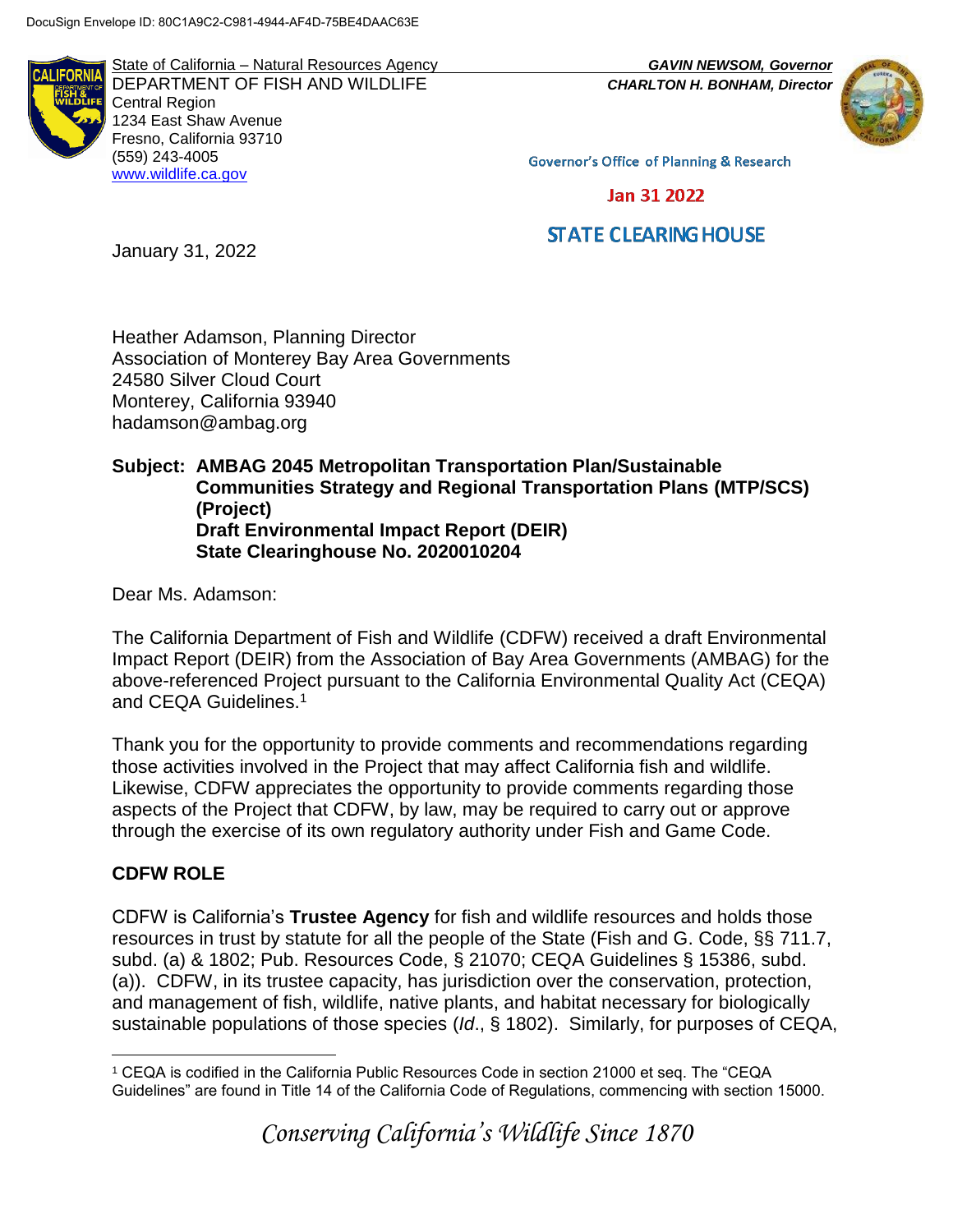Heather Adamson Association of Bay Area Governments January 31, 2022 Page 2

CDFW is charged by law to provide, as available, biological expertise during public agency environmental review efforts, focusing specifically on projects and related activities that have the potential to adversely affect fish and wildlife resources. CDFW is also submitting comments as a **Responsible Agency** under CEQA (Pub. Resources Code, § 21069; CEQA Guidelines, § 15381). CDFW expects that it may need to exercise regulatory authority as provided by the Fish and Game Code. As proposed, for example, the Project may be subject to CDFW's lake and streambed alteration regulatory authority (Fish & G. Code, § 1600 et seq.). Likewise, to the extent implementation of the Project as proposed may result in "take" as defined by State law of any species protected under the California Endangered Species Act (CESA) (Fish & G. Code, § 2050 et seq.), related authorization as provided by the Fish and Game Code will be required.

In this role, CDFW is responsible for providing, as available, biological expertise during public agency environmental review efforts (e.g., CEQA), focusing specifically on project activities that have the potential to adversely affect fish and wildlife resources. CDFW provides recommendations to identify potential impacts and possible measures to avoid or reduce those impacts.

## **PROJECT DESCRIPTION SUMMARY**

### **Proponent:** AMBAG

**Objective:** The proposed Project is the region's long range land use and transportation plan through 2045. The Project will guide the development of the Regional and Federal Transportation Improvement Programs as well as other transportation programming documents and plans throughout the three-county region. Specifically, the Project is intended to implement regional goals regarding future mobility needs and identify programs, actions and a plan of projects intended to address these needs consistent with adopted goals and policies. The SCS is included as a component of the Project pursuant to Senate Bill 375 and provides a framework for land use patterns that would effectively meet Senate Bill 375 greenhouse gas emission requirements.

**Location:** The Project site is the three-county AMBAG region, including Monterey, San Benito, and Santa Cruz counties.

**Timeframe:** 2045 is the horizon year of the proposed Project.

### **COMMENTS AND RECOMMENDATIONS**

CDFW previously commented on the Notice of Preparation for the Project in a letter dated February 10, 2020. Our February 10, 2020 letter (Attachment 2) provided recommendations for listed plant and wildlife species, and concerns for Project impacts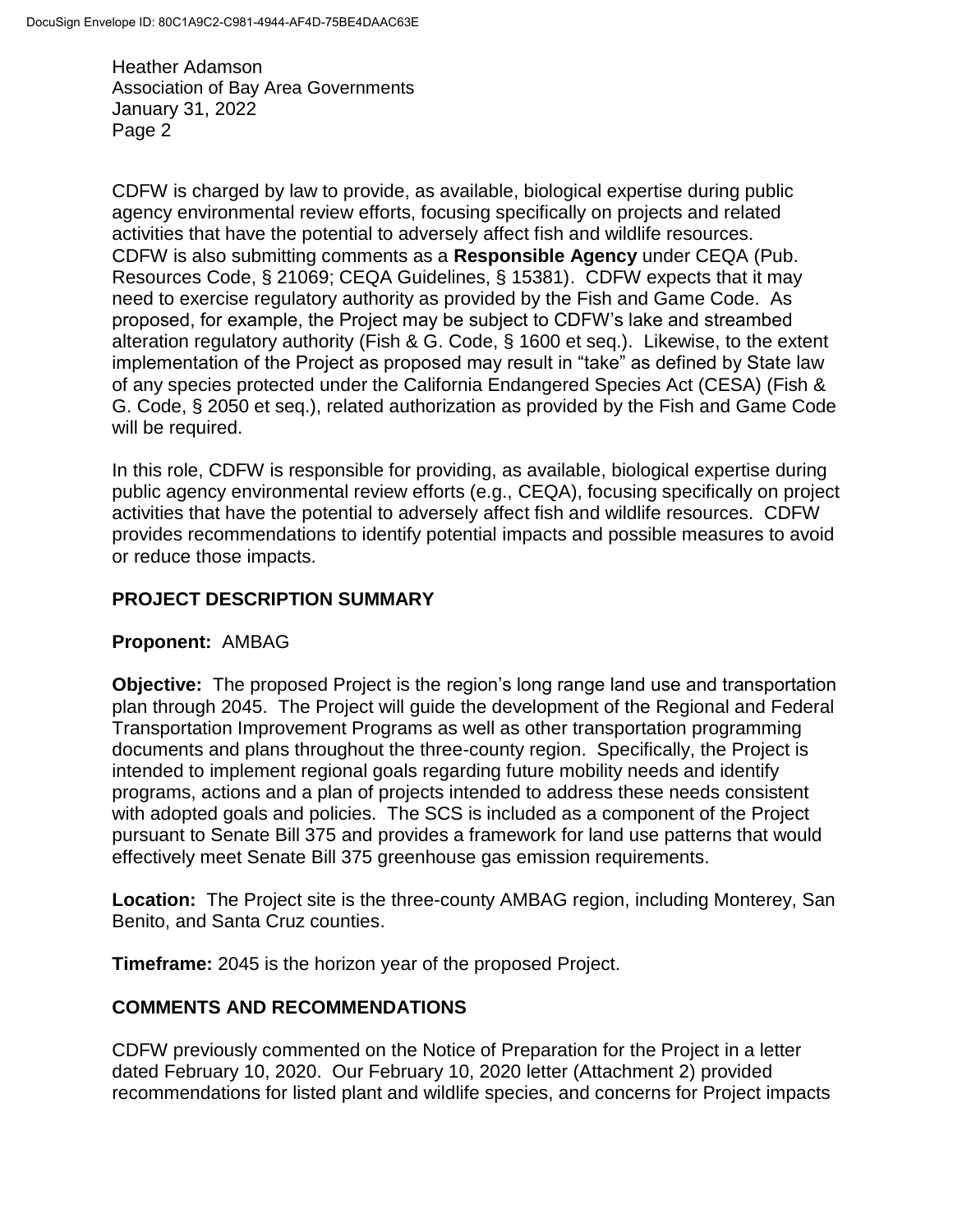Heather Adamson Association of Bay Area Governments January 31, 2022 Page 3

to waterways/waterbodies. CDFW recognizes that some of the recommendations from that letter were included in the DEIR for the Project. CDFW maintains the same recommendations for advised survey methods and mitigations measures that are not included in the DEIR. CDFW has the following recommendations on specific mitigation measures be included in the DEIR in regard to compliance with CESA and Fish and Game Code section 1600 *et seq*.

## **Mitigation Measure BIO-1(c)**

Mitigation Measure BIO-1(c) states that if special-status plants species cannot be avoided, all impacts shall be mitigated at an appropriate ratio to fully offset project impacts. While CDFW agrees that this mitigation measure is important, CDFW recommends the DEIR also include that the project proponent pursue take coverage and acquire an Incidental Take Permit (ITP) from CDFW, pursuant to Fish and Game Code section 2081 subdivision (b), if plants listed pursuant to CESA or the Native Plant Protection Act cannot be avoided prior to any ground-disturbing activities.

### **Mitigation Measure BIO-1(e)**

Mitigation Measure BIO-1(e) in the DEIR states that if occupied habitat cannot be avoided, or if the implementing agency assumes presence of listed animal species, the implementing agency shall purchase credits at a CDFW-approved conservation bank. While the purchase of credits are important for the conservation of species, CDFW continues to recommend that the project proponent pursue take authorization through acquisition of an ITP from CDFW, pursuant to Fish and Game Code section 2081 subdivision (b), for potential impacts to CESA listed species prior to any grounddisturbing activities.

### **Mitigation Measure BIO-2(a)**

Mitigation Measure BIO-2a in the DEIR states that an aquatic resources delineation shall be completed for projects that occur within or adjacent to wetland, drainage, or riparian habitat and the results shall be submitted to the implementing agency for review and approval. In addition to submittal of the aquatic resources delineation, CDFW recommends notification to CDFW's Lake and Streambed Alteration Program pursuant to Fish and Game Code section 1600 *et seq*., prior to conducting any project activities that have the potential to impact or change the bed, bank, and channel of rivers, streams, and other waterways.

### **ENVIRONMENTAL DATA**

CEQA requires that information developed in environmental impact reports and negative declarations be incorporated into a database which may be used to make subsequent or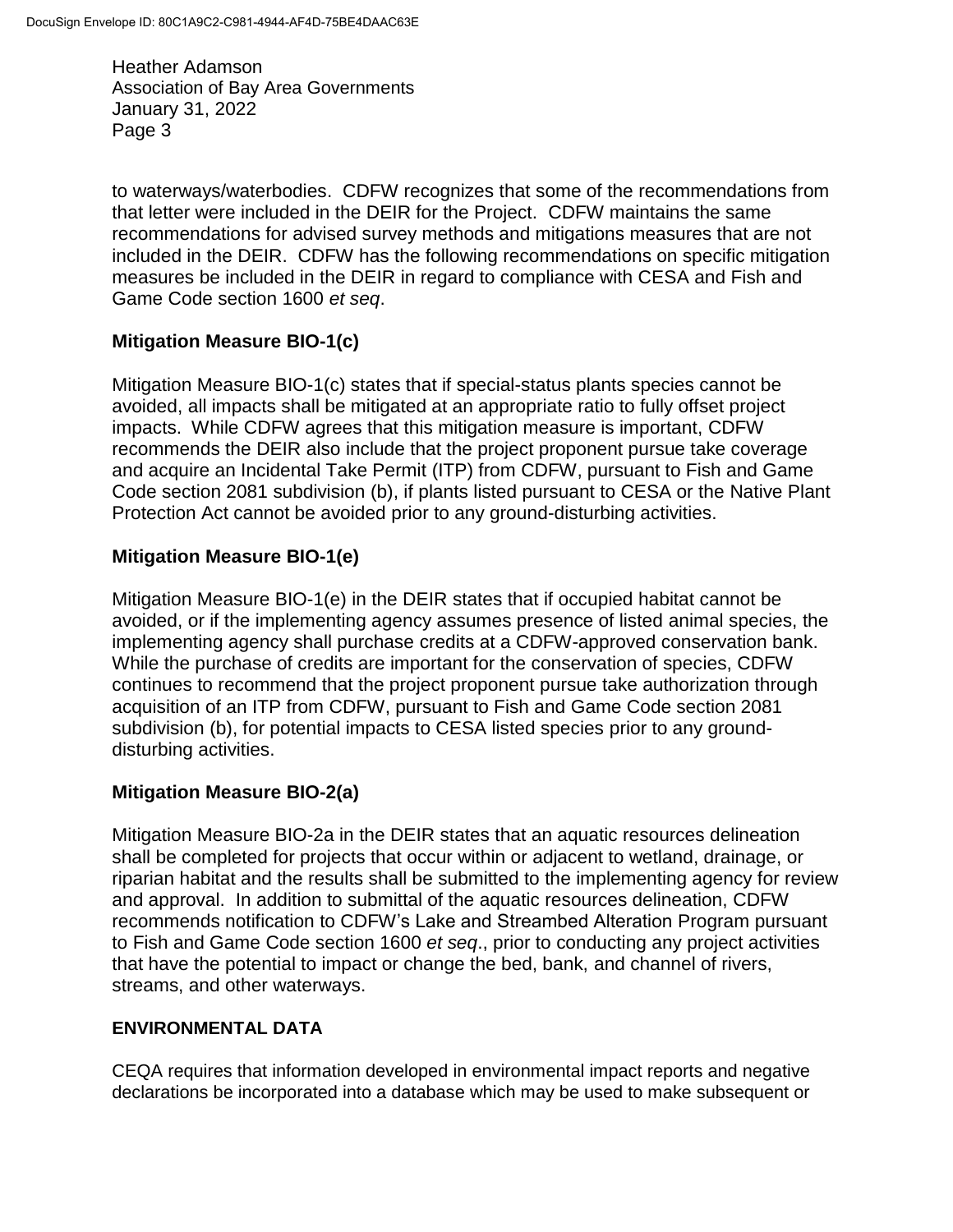Heather Adamson Association of Bay Area Governments January 31, 2022 Page 4

supplemental environmental determinations (Pub. Resources Code, § 21003, subd. (e)). Accordingly, please report any special-status species and natural communities detected during Project surveys to the CNDDB. The CNDDB field survey form can be found at the following link: [https://www.wildlife.ca.gov/Data/CNDDB/Submitting-Data.](https://www.wildlife.ca.gov/Data/CNDDB/Submitting-Data) The completed form can be mailed electronically to CNDDB at the following email address: CNDDB@wildlife.ca.gov. The types of information reported to CNDDB can be found at the following link: [https://www.wildlife.ca.gov/Data/CNDDB/Plants-and-Animals.](https://www.wildlife.ca.gov/Data/CNDDB/Plants-and-Animals)

### **FILING FEES**

If it is determined that the Project has the potential to impact biological resources, an assessment of filing fees will be necessary. Fees are payable upon filing of the Notice of Determination by the Lead Agency and serve to help defray the cost of environmental review by CDFW. Payment of the fee is required in order for the underlying project approval to be operative, vested, and final (Cal. Code Regs, tit. 14, § 753.5; Fish & G. Code, § 711.4; Pub. Resources Code, § 21089).

CDFW appreciates the opportunity to comment on the Project to assist the AMBAG in identifying and mitigating the Project's impacts on biological resources. If you have any questions for Project activities in Santa Cruz County, please contact Serena Stumpf, Environmental Scientist, by telephone at (707) 337-1364, or by electronic mail at [Serena.Stumpf@wildlife.ca.gov.](mailto:Serena.Stumpf@wildlife.ca.gov) For any questions regarding Project activities in Monterey and San Benito Counties, please contact Jim Vang, Environmental Scientist, at the address provided on this letterhead, by telephone at (559) 580-3203, or by electronic mail at [Jim.Vang@wildlife.ca.gov.](mailto:Jim.Vang@wildlife.ca.gov)

Sincerely,

DocuSigned by: Julie Vance -FA83F09FE08945A...

Julie A. Vance Regional Manager

ec: LSA/1600 Jeff Cann Kelley Nelson Serena Stumpf California Department of Fish and Wildlife